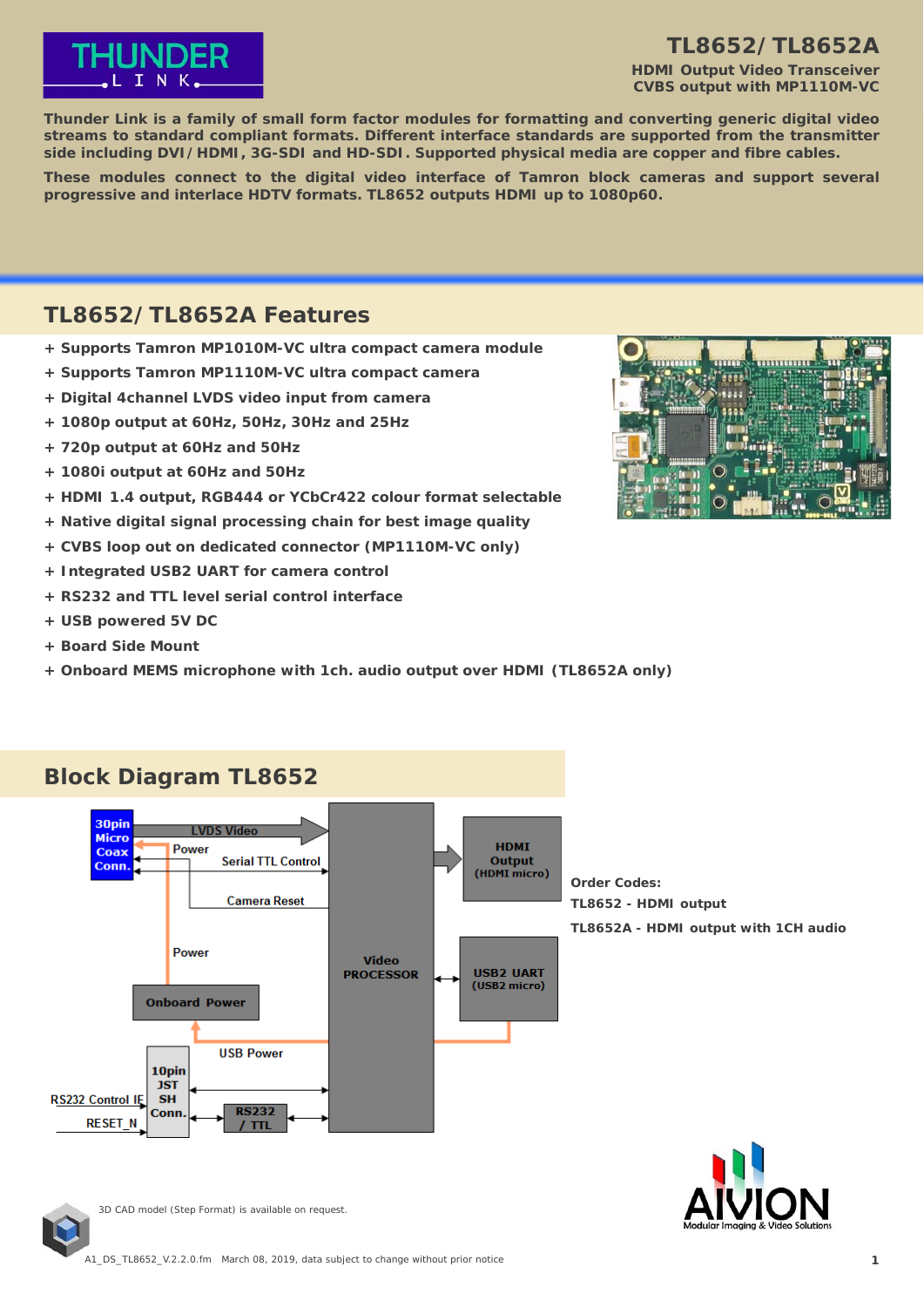

### **Specification Camera Interface**

**INPUTS:**

DATA 2001 12 CH. LVDS digital video (from camera) CLOCK LVDS (from camera) CONTROL Rx 3.3V TTL serial control interface

### **OUTPUTS:**

Camera Power 9.5V (typ.)

CONTROL Tx 3.3V TTL serial control interface<br>RESET 3.3V TTL active low 3.3V TTL, active low

30 wire micro coaxial cable is supplied with TL8652 (length=20cm).

### **Power and Environment**

#### **POWER INPUT:**

5V DC over USB2 micro connector (USB3 host port or powered USB3 hub required) Power consumption (MP1010M-VC + TL8652) 4.5W/900mA (cam motors inactive) Power consumption TL8652: 1.5W, 300mA @ 5V DC (typ.) Power consumption value conditions: Power 5V DC, video mode 1080p60 Ambient temperature +25°C/77°F Humidity 30%

#### **OPERATING CONDITIONS:**

Ambient temperature (min/max): -5°C/+60°C = 23°F/140°F Humidity: 20%-80% **STORAGE CONDITIONS:** Temperature (min/max):  $-20^{\circ}$ C/ $+60^{\circ}$ C =  $-4^{\circ}$ F/140°F Humidity: 20%-80%

### **Board Mechanical**



**Board length 61mm Board width 41mm**

**All dimensions in mm.**

**Maximum top component height = 3.0mm (spacer height)**

**Maximum bottom component height = 3.0mm PCB thickness = 1.49mm**

**Mounting hole drill diameter 3.2mm Mounting hole land diameter 5.2mm**

**Weight 17.5g (without cables)**

**SAFETY NOTES:** All digital inputs are specified for maximum voltages of 3.3V (+5%).



Data subject to change without prior notice.

**Internet: www.aivion.com E-Mail: sales@aivion.com 2**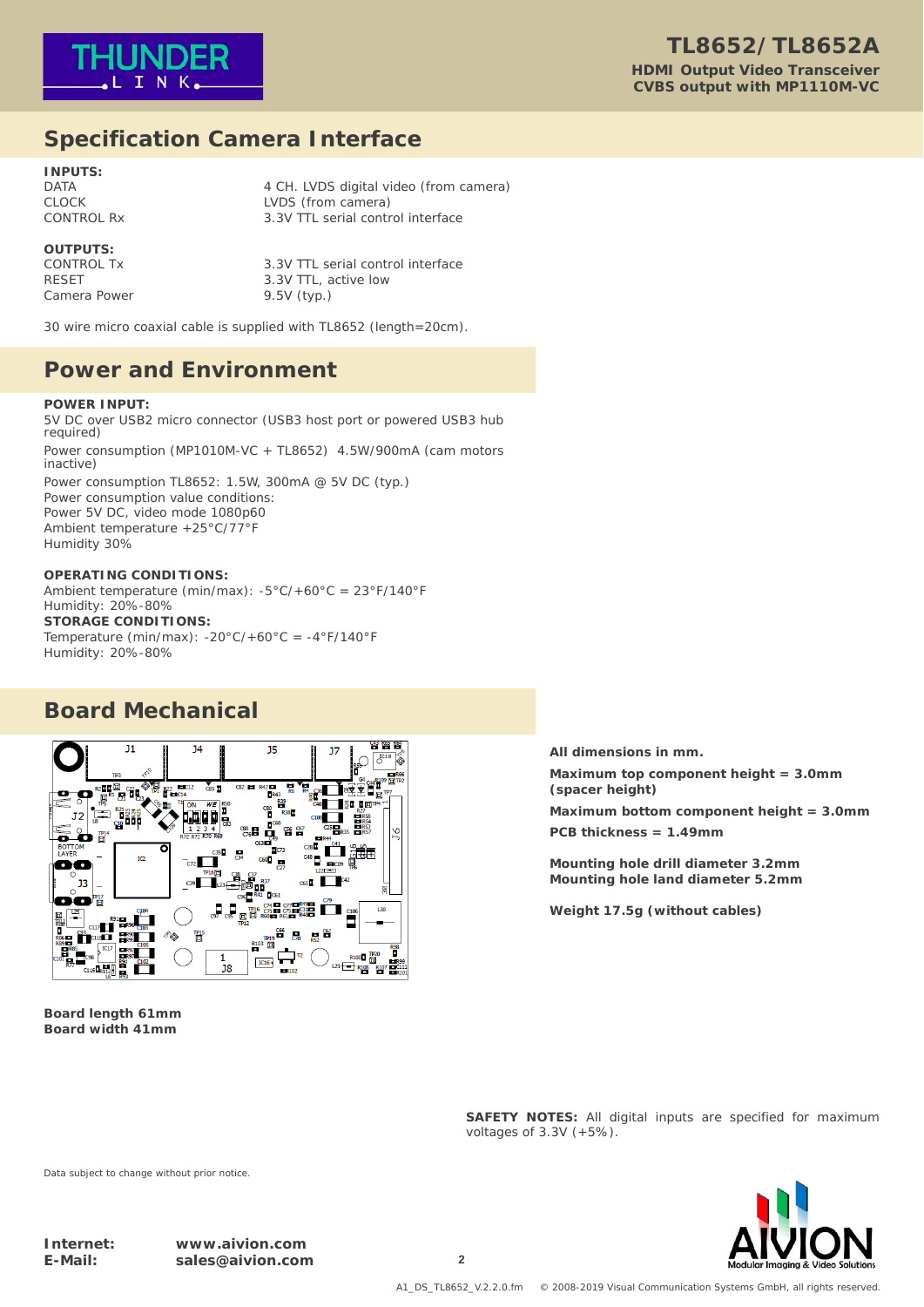

# **Pin Assignment of I/O Connectors**

- **J4 JST SM06B-SRSS-TB, do not connect**
- **J5 JST SM12B-SRSS-TB, do not connect**
- **J8 Wuerth Electronics 653102131822, do not connect**

### **J6 KEL USL00-30L-A**

**Camera IF, use supplied 30wire micro coaxial cable only**

### **J1 JST SM10B-SRSS-TB**

#### **Reset and RS232 Control IF**

- 1 Do not connect
- 2 Do not connect
- 3 GND
- 4 GND
- 5 Reset / Shut Down, pull to GND to reset/shut down TL8652 and camera\*
- 6 GND
- 7 Do not connect
- 8 Do not connect
- 9 RXD\_232 (serial IF receive, RS232 level)
- 10 TXD\_232 (serial IF transmit, RS232 level)

\*for reset, pull to GND for one second or longer

#### **J2 USB2 micro connector**

**J3 HDMI micro connector**

### **Onboard Mode Switches**

| Switch                  | OFF (default)   | OΝ              |  |
|-------------------------|-----------------|-----------------|--|
|                         |                 |                 |  |
| 1 - factory use         |                 | Keep ON         |  |
| 2 - Camera control mode | <b>USB UART</b> | RS232           |  |
| 3 - Colour format       | RGB444 output   | YCbCr422 output |  |
| 4 - factory use         | Keep OFF        |                 |  |

#### **Table 1: Onboard Switch Functions**

#### **J7 JST SM03B-SRSS-TB, CVBS output**

- 1 GND
- 2 CVBS analog video output
- 3 GND

#### **Note on CVBS video output:**

CVBS analog video output is available with Tamron MP1110M-VC only. In this case the camera monitoring mode (register 72) must be set to NTSC or PAL video. Refer to Tamron MP1110M-VC technical manual for further details.

In NTSC or PAL mode, there will be no HDMI output signal available from TL8652/A.

**SAFETY NOTES:** All digital inputs are specified for maximum voltages of 3.3V (+5%).



Data subject to change without prior notice.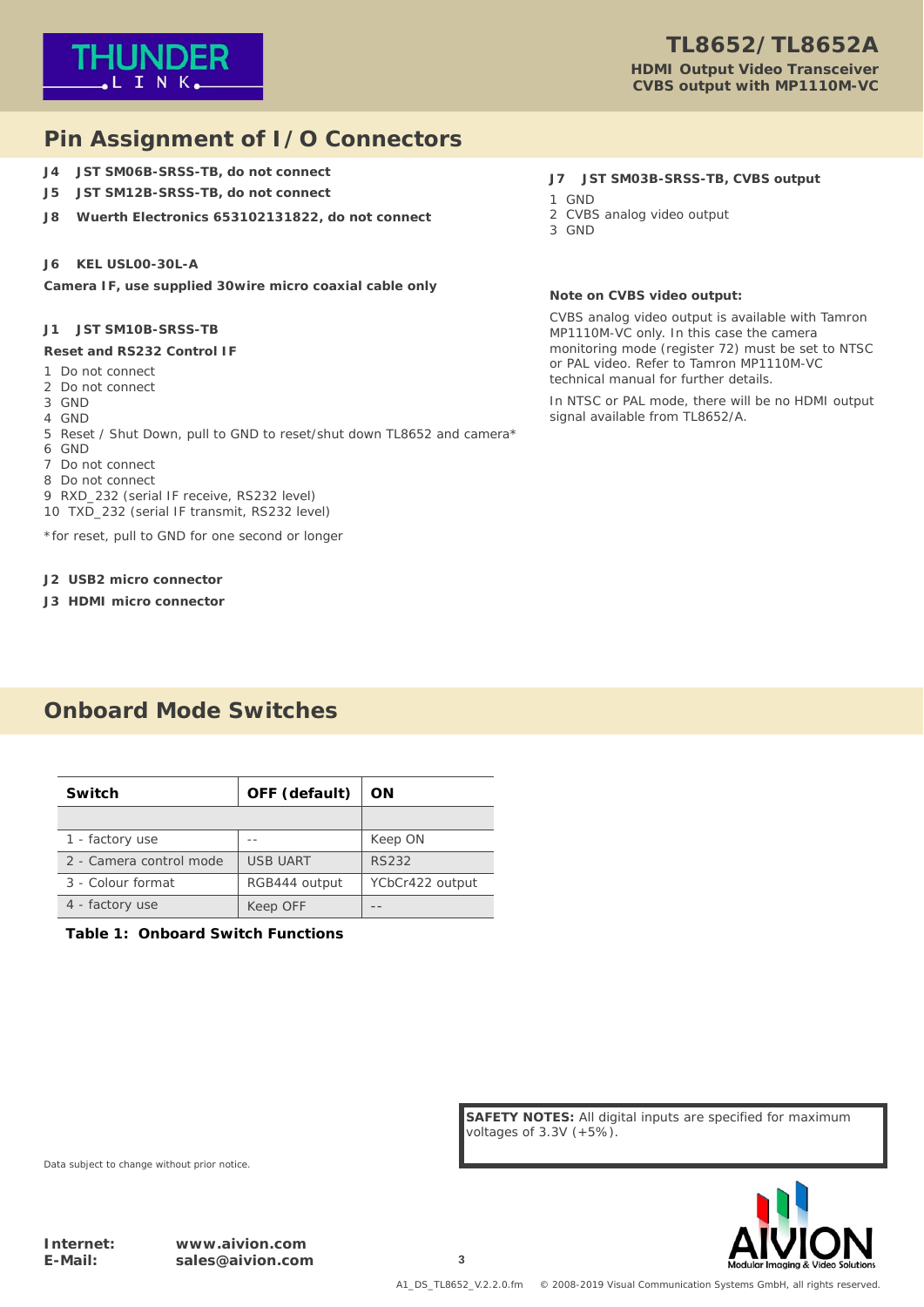

# **Connection Diagram**





# **TL8652 Side Mount on MP1x10M-VC Camera**

TL8652 can be directly mounted on side of camera (fitting screws included). PCB has three metal spacers assembled.



### **Metal spacer for side mount**



**SAFETY NOTES:** All digital inputs are specified for maximum voltages of 3.3V (+5%).



Data subject to change without prior notice.

**Internet: www.aivion.com E-Mail: sales@aivion.com 4**